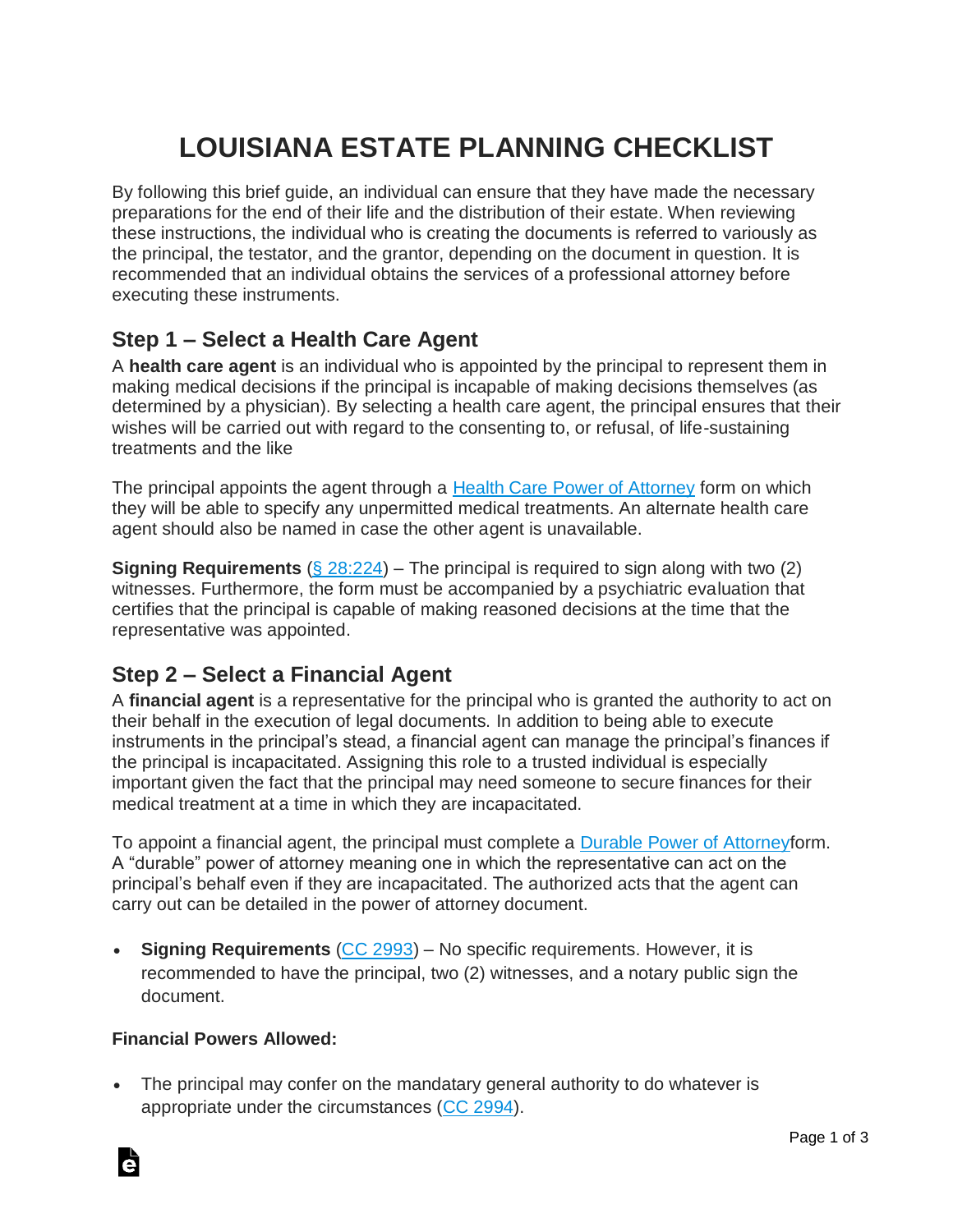### **Step 3 – Make a List of All Estate Items**

Before deciding how their property should be divided, the principal should make a [Current](https://eforms.com/estate-planning/current-assets-list/)  [Assets](https://eforms.com/estate-planning/current-assets-list/) List to organize their assets and property. Items that should be included are personal property, liquid assets (financial accounts, bonds, investments, etc.), and real estate. It will be worthwhile for the principal to go through all of their belongings to ensure that all of their valuables are included on the list. In regards to personal property, due to the fact that Lousiana is a "community property" state, half of the principal's personal property must go to their spouse if they are married [\(CC 2334\)](https://lcco.law.lsu.edu/?uid=85&ver=en).

#### **Step 4 – Designate Beneficiaries and Other Roles**

Next, the principal will need to select the individuals who will inherit their estate as beneficiaries, as well as appoint the individual(s) who will be acting as the representative(s) or trustee(s) for the administration of the principal's estate. It is prudent to also elect alternate beneficiaries in case the principal is not survived by their beneficiary.

#### **Step 5 – Execute Estate Transfer Documents**

After deciding how they would like to divide their estate, the principal must choose the method by which they will transfer their estate. There are **two (2) legal instruments** that are most commonly used for estate planning.

[Last Will and Testament](https://eforms.com/wills/louisiana-last-will-and-testament-template/) – Drafting a Will is usually the simpler option for the testator (principal/creator), however, the document must pass through the probate process before the testator's estate is distributed. A Last Will and Testament allows the testator to leave instructions on how their estate should be divided amongst their beneficiaries, as well as any other final instructions they would like to have carried out.

• **Signing Requirements** [\(CC 1577\)](https://law.justia.com/codes/louisiana/2017/code-civilcode/cc-1577/) – Must be signed by the testator, two (2) witnesses, and a notary public.

[Revocable Living Trust](https://eforms.com/living-trust/la/louisiana-revocable-living-trust-form/) – Unlike a Will which is effective upon the death of the principal, a Living Trust becomes effective immediately after the grantor signs the document. Following the execution of the trust form, the principal (called the grantor) can transfer the ownership of assets in their estate to the entity. During their lifetime the grantor can still use and benefit from their property and assets. When they die, the grantor's Trust estate will be distributed without probate.

• **Signing Requirements** [\(CC 2003](http://www.legis.la.gov/legis/Law.aspx?d=106867) and [CC 1833\)](http://www.legis.la.gov/legis/Law.aspx?d=109072)- All individuals who have appointed roles in the trust must sign (trustees, grantor, beneficiaries) in the presence of notary public, who also must subscribe (doesn't need to be the same notary). The trustees are also permitted to sign their consent on a separate form. If a notary is not present for the principal's signature, the signature of two (2) witnesses are required.

#### **Step 6 – Keep the Documents Safe**

à

The time between the execution of a legal instrument and the moment when it is used can span decades. Therefore, it is extremely important to keep these documents stored in a